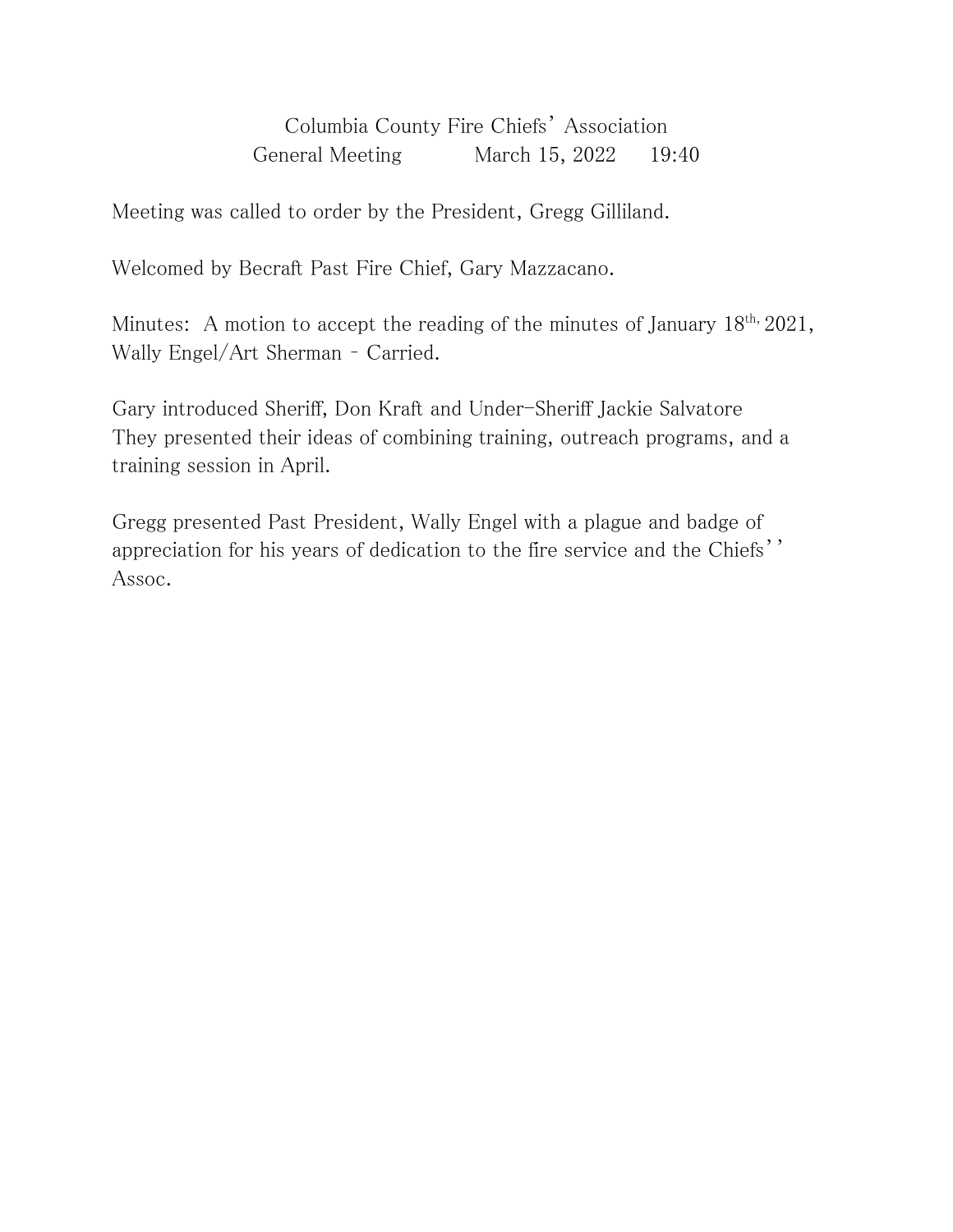

Membership: Applications have been received from 4 firefighters. Laura Foster made a motion to accept the application of Jeff Johnson, second by Wally Engel, also to accept the application of Steven Houghtling, second by Gary Mazzacano, plus a motion by Charlie Seid, to accept the application of Scott Wilson, 2<sup>nd</sup> by Wally Engel, and the application of Adam Cozze, was second by Wally Engel. The secretary cast 1 ballot for the 4 applicants' approval. All in favor, none opposed – Carried.

Sunshine: Wally stated Dave Chapman is hospitalized again due to problems following surgery.

Scholarship: No applications were received. Laura Foster reported that the Firefighters' Scholarship program is being revised.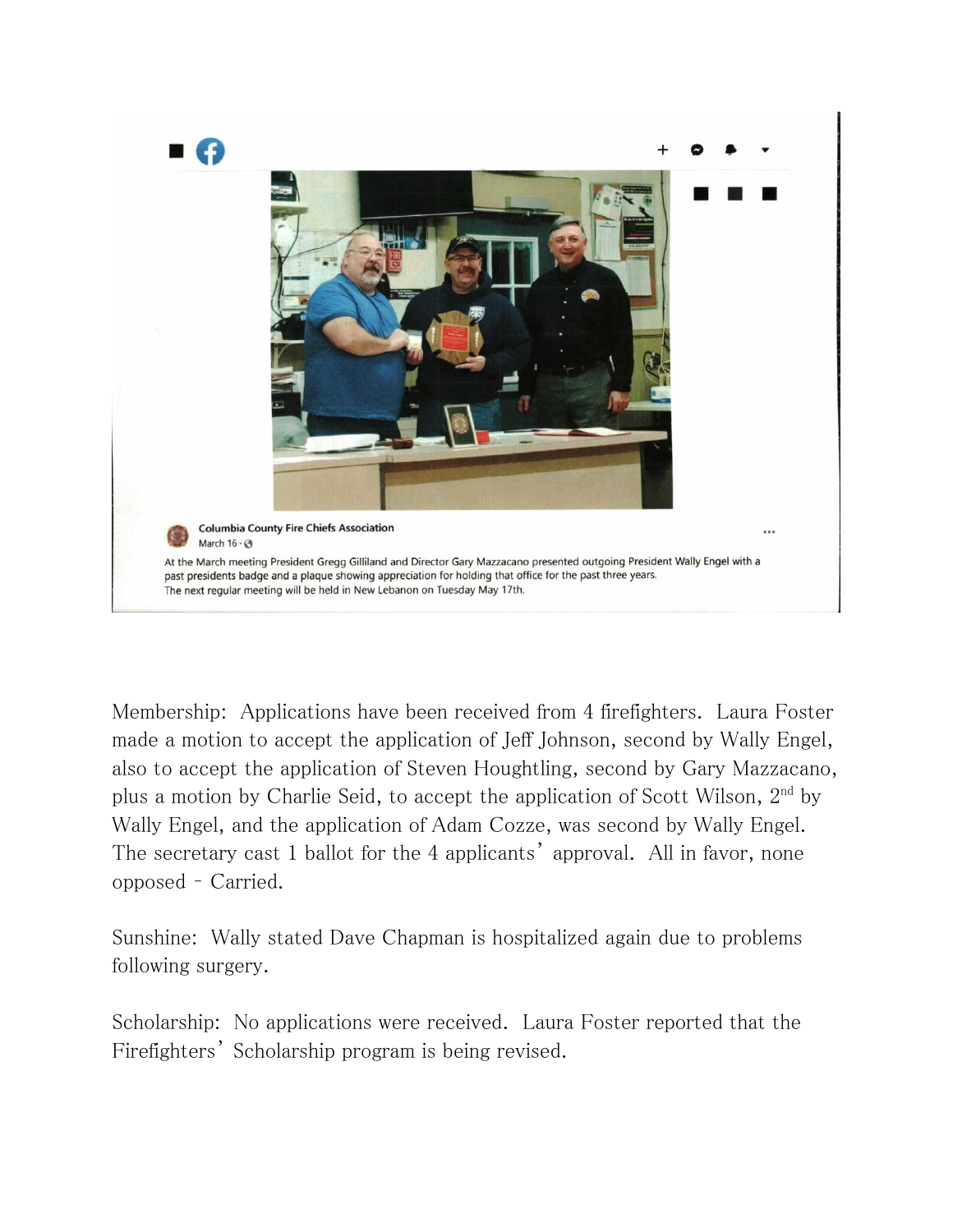Fire Safety Trailer: Gregg stated there is still a decision to be made as to whether to repair, replace or do away with the safety trailer. He suggested hiring someone to file for a grant. Dick Howard suggested seeking help through political channels. Laura Foster suggested we acquire pricing costs of both repair and replacement. She also state there is a new inflatable safety house and that should be looked into also. Dick Howard will be investigating these ideas.

Fair: There is a joint committee with CCVFA made up of Kyle Wilber, Eric Barns, and Gregg Gilliland to review use of the EMS Services both at the fairgrounds.

Burned –out-victims-fund: Gregg will purchase additional gift cards. FAB: Garry Mazzacano reported they are awaiting the results of the use of posters and brochures from the recruitment campaign also they have applied for a grant from Greene County Bank. Their next meeting will be March 22.

### COLUMBIA COUNTY OFFICE OF FIRE COORDINATOR CC Fire Chiefs Directors Meeting 3/15/22 Coordinators Report

January Activity Report Assisted at 9 fire relayed calls 2 C&O calls 1 Haz Mat response

February Activity Report Assisted at 7 fire related calls

Jan-Feb Classroom training hours 275

School Schedule Strategies @ Tactics T/TH started 3/1, 13 in the class Aerial Devices set to start M/W 3/7 BEFO starts 3/22 M/W Fire Police starts 4/12 T/TH

Classes scheduled through August 2022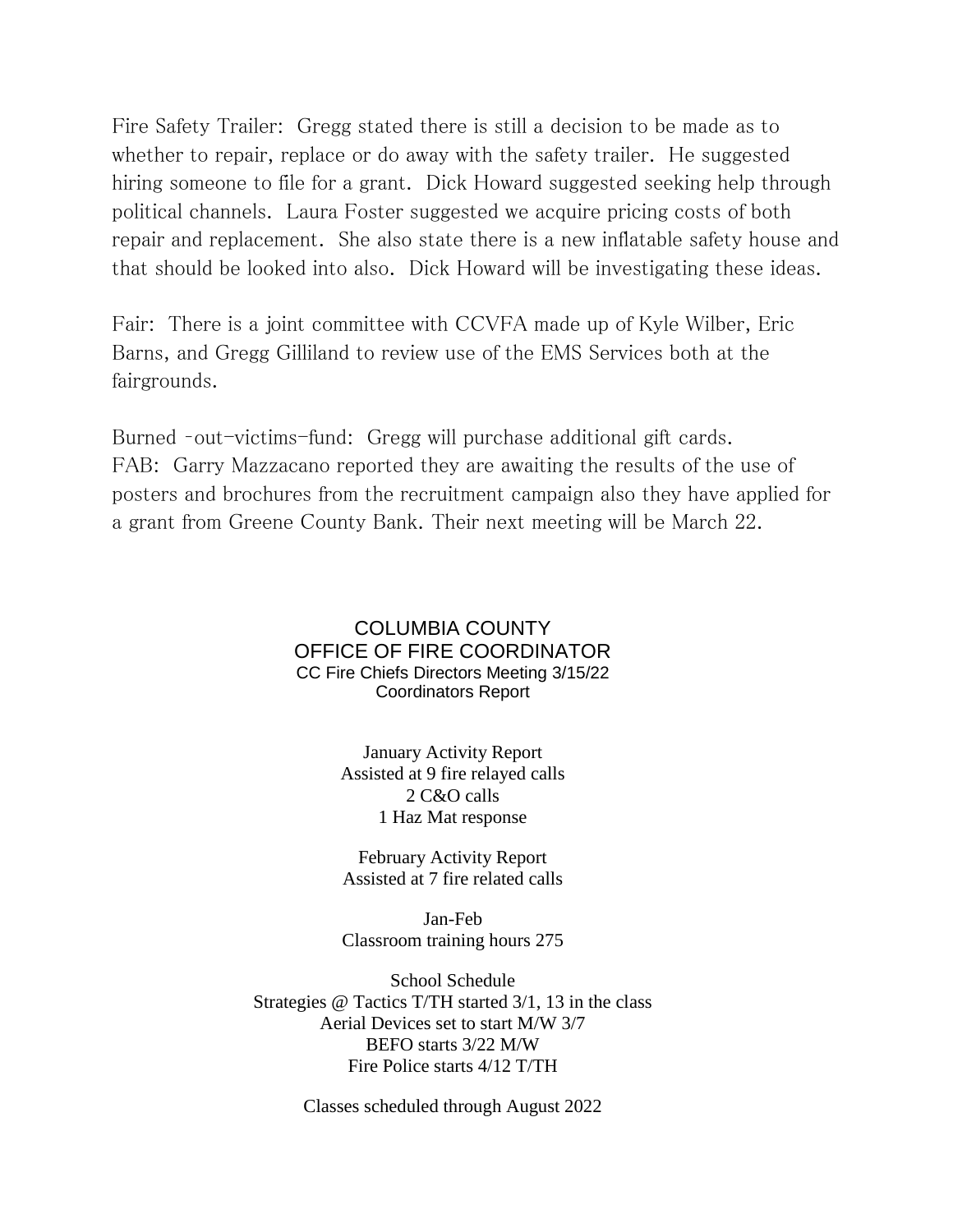5 Haz Mat team members heading to the academy in April 3 J-Fire members heading to the academy in April, as well.

Dedication and open house on Saturday, May 21, at 10am.

The coordinator would like to have a framed photo of each Fire Station to be displayed in the training facility.

He also stated there is a closet off the  $2<sup>nd</sup>$  floor hallway for both CCVFA & CCFCA that will provide space for some files.

Treasurer's Report: Motion to accept the treasurer's reports of as read by the Gregg Gilliland. Gary Mazzacano/Charlie Seay – Carried.

Copies of these reports are attached to these minutes.

Communications: We received this year's application to place an ad in the convention yearbook. Wally Engel made a motion we continue using a ½ page, black & white ad at the cost of \$100.00. Art Sherman  $2<sup>nd</sup>$  the motion -Carried.

We also received a bill for this year's NYSFCA dues of \$40.00. Motion to pay the bill Wally, second by Gary – Carried.

Old business: Gary stated, it is important we continue to promote attendance and recruitment. Sharing information among all fire companies whether it be about critiquing incidents, knowledge of purchasing equipment, or discussing methods to overcome manpower shortages will expand knowledge and save time & money.

Education and Training: We welcome input and ides for training. And ways to cover the costs of doing business. A possible Golf Tournament was suggested.

For good of the Association

1<sup>st</sup> Friday every month till May 6<sup>th</sup>, Vern Higgins Sub Night in Philmont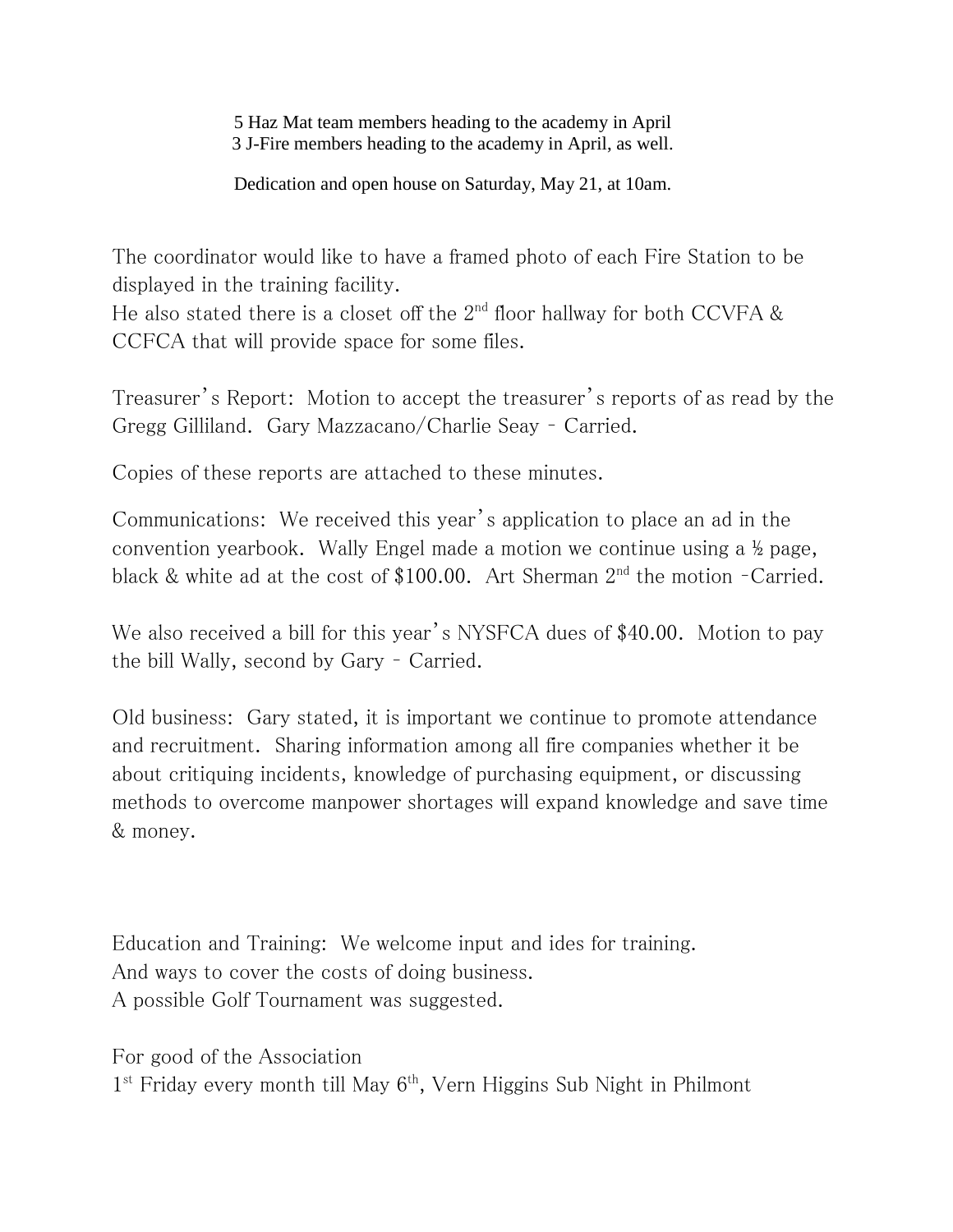Stuyvesant 3<sup>rd</sup> Friday every month till March 18<sup>th</sup> pizza & wings Greenport Station #1 will be having a Soup Sampler March  $25<sup>th</sup>$ April 10th Ghent Company #1 will be holding an Easter Bunny Breakfast May 7<sup>th</sup> Germantown Fire Company will be have their Chicken & Ribs dinner

The 50/50 was won by Mike Layman.

Next Directors' meeting April 19<sup>th</sup> at the training facility. Next General meeting is May  $17<sup>th</sup>$  at the New Lebanon Fire Station.

Motion to Adjourn Charlie Seay/Doug Garrison – Carried. 20:40

A moment of silence was held in inspect for Matt Larabee

Secretary, Irene Huston

# Columbia County Fire Chief's Association Columbia County Fire Chiefs' Association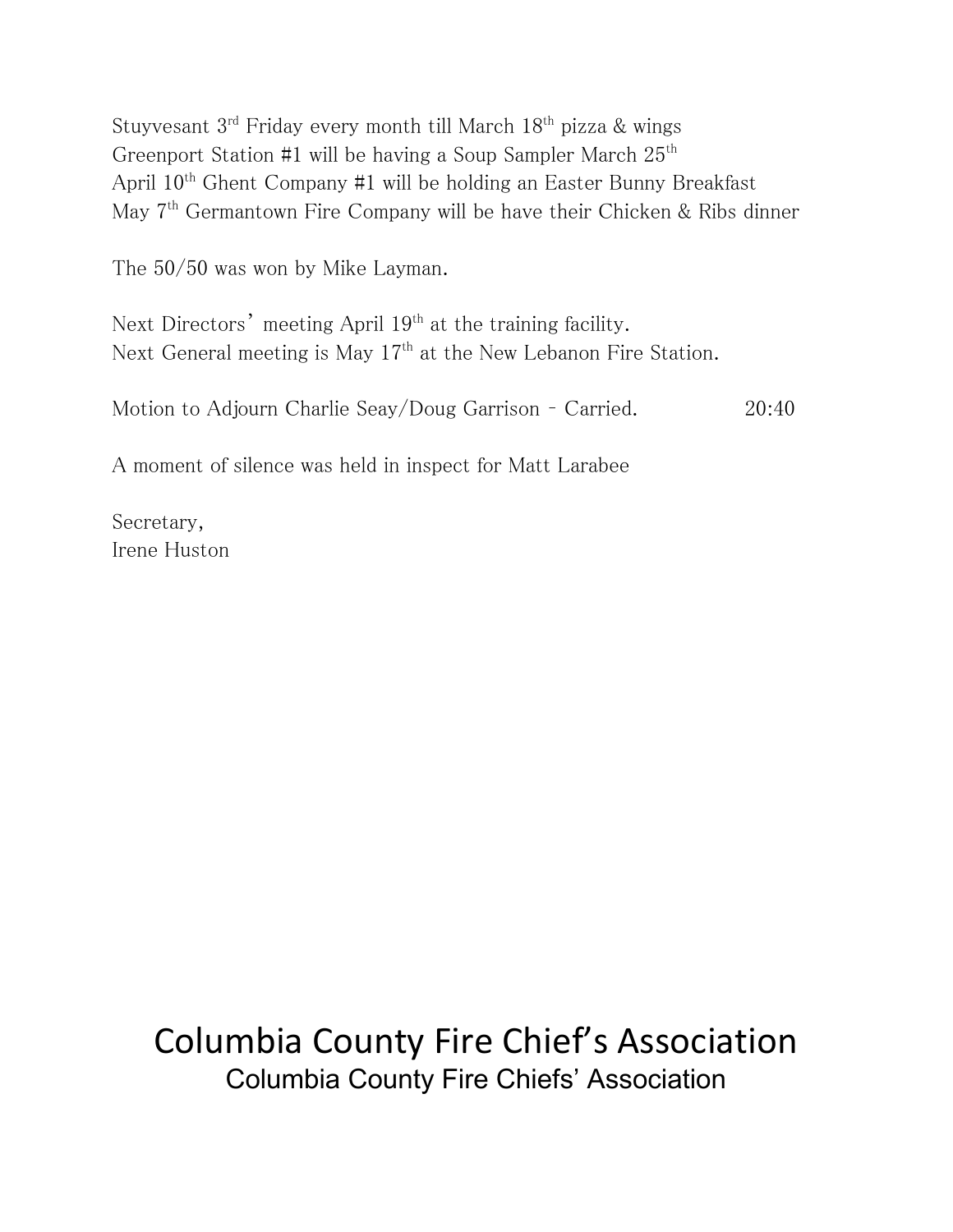# Treasurer's Report

March  $15^{th}$ , 2022

| <b>General Fund</b>                            |                                                   |
|------------------------------------------------|---------------------------------------------------|
| <b>Checking Beginning Balance</b>              | \$13,222.19                                       |
| Receipts                                       | 0.00                                              |
| <b>Disbursements</b>                           | 0.00                                              |
| Interest Income                                | 1.30                                              |
| <b>Checking Ending Balance</b>                 | \$13,223.49                                       |
| (Sunshine Fund in checking \$1,081.91)         |                                                   |
|                                                | (Fire Safety & Prevention in checking \$2,794.29) |
| <b>Change Envelope</b>                         | 20.00                                             |
| <b>Total General Fund</b>                      | \$13,243.49                                       |
| Burned Out Victims' Clothing Fund              |                                                   |
| <b>Checking Beginning Balance</b>              | \$57,723.24                                       |
| Receipts                                       | 0.00                                              |
| <b>Disbursements</b>                           | 0.00                                              |
| Interest Income                                | 5.31                                              |
| <b>Checking Ending Balance</b>                 | \$57,728.55                                       |
| <b>Total Burned Out Victims' Clothing Fund</b> | \$57,728.55                                       |
| <b>Total in all Accounts</b>                   | \$70,972.04                                       |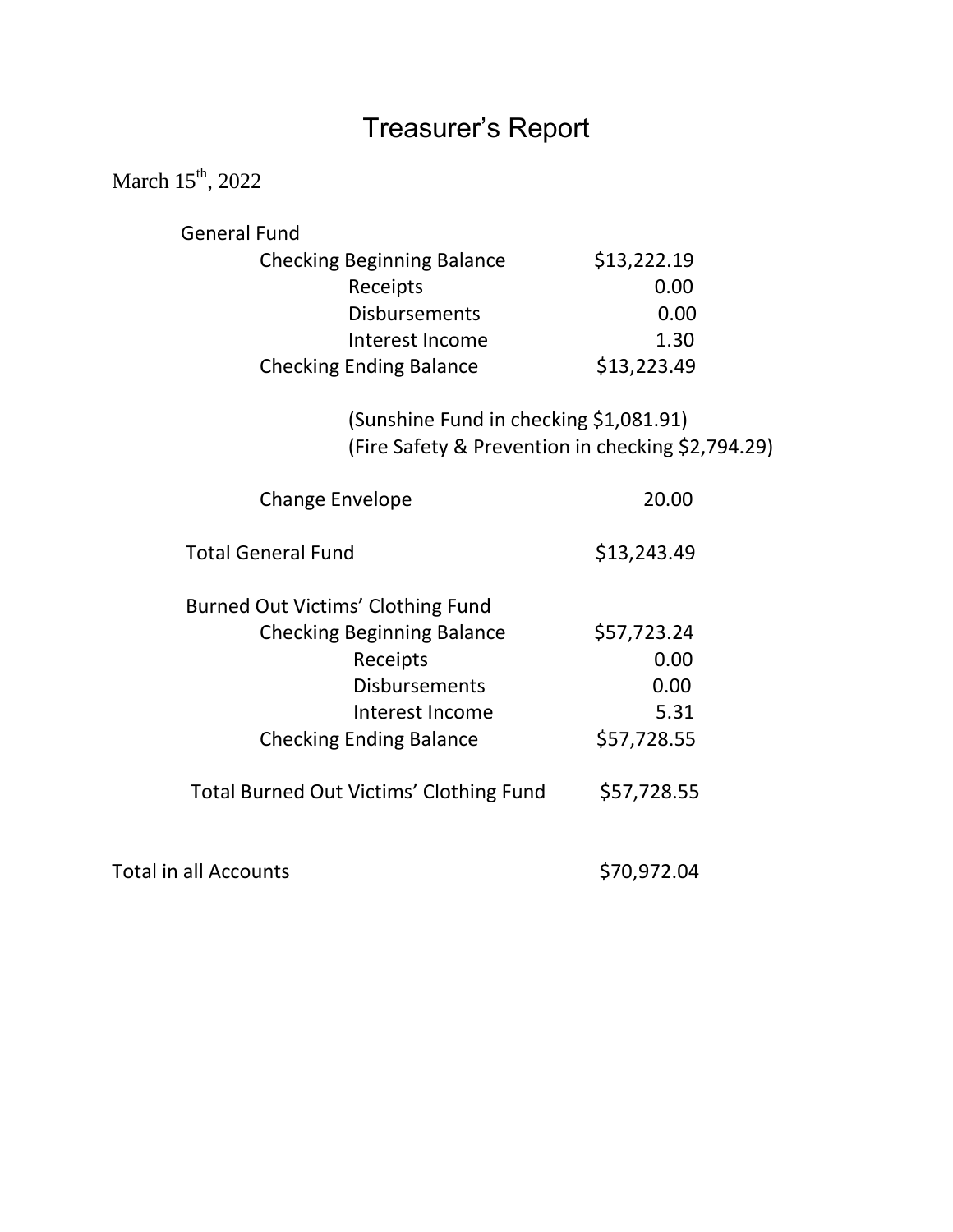**COLUMBIA COUNTY EMERGENCY SERVICES RESPONSE AND TRAINING FACILITY** 

#### **DEDICATION AND OPEN HOUSE**

SATURDAY, MAY 21, 2022

10:00 AM - 2:00 PM

DEDICATION CEREMONY starts at 10:00 AM

DEMONSTRATIONS BY FIRE, EMS AND LAW ENFORCEMENT AGENCIES OF THE FACILITY CAPABILITIES.

AGENCY INFORMATIONAL BOOTHS

TRAINING FACILITY EQUIPMENT VENDOR INFORMATIONAL BOOTHS

**JGHT REFRESHMENTS** 

Please RSVP by April 21, 2022 to firecoordinator@columbiacountyny.com or at 518-851-9362

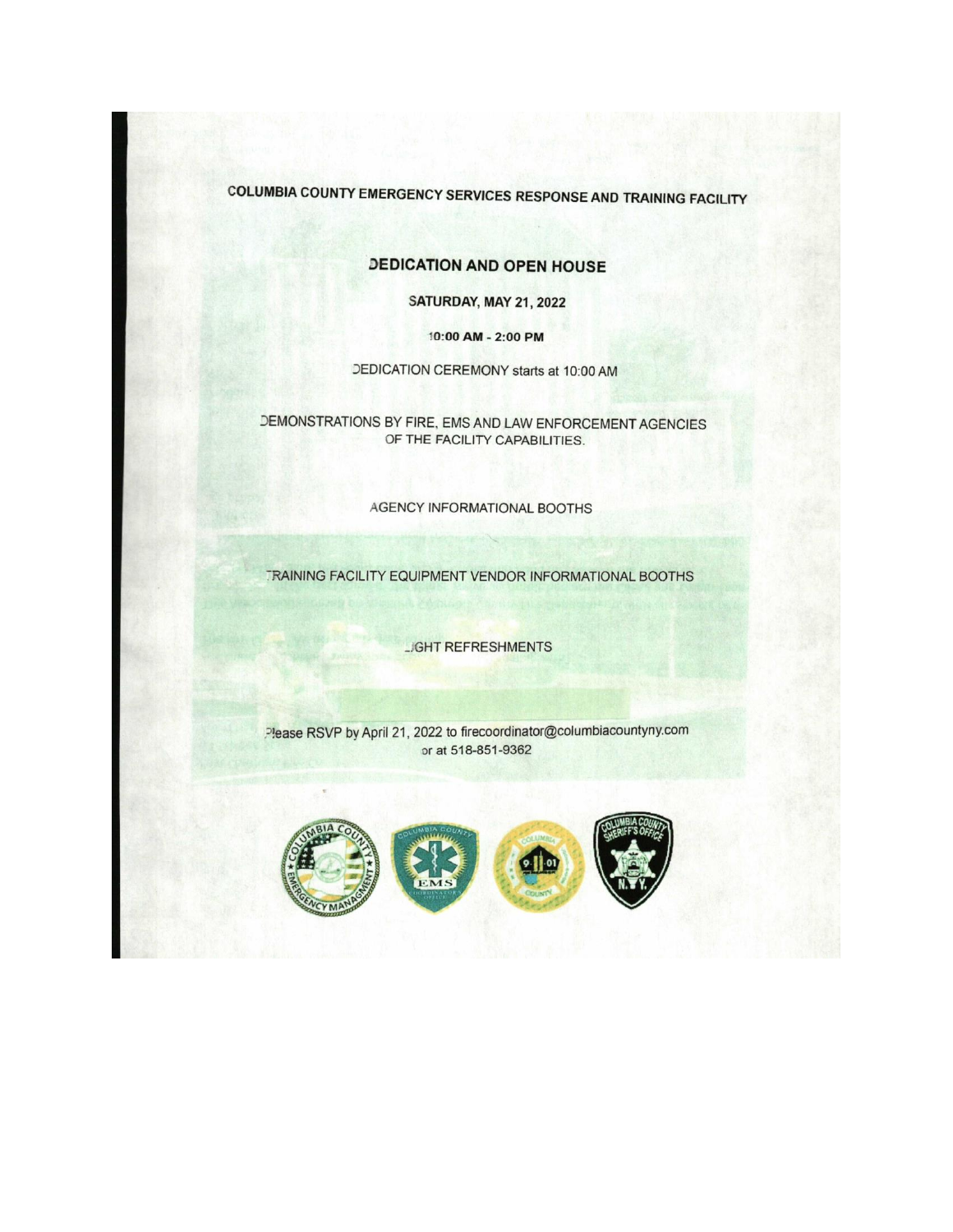

### **Matthew Larabee**

A longtime employee of his family's business, Larabee Fuel Co. in New Lebanon, N.Y., died at Berkshire Medical Center on February 7. He was 55.

Born August 21, 1966, in Pittsfield, Mass., to Malcolm and Susan (Miller) Larabee. He was a graduate of St Joseph's High School in Pittsfield.

As a youngster he collected funds for The Muscular Dystrophy Association, an effort that developed into an annual fundraiser. He presented his donation yearly on the Jerry Lewis Labor Day Telethon.

He was Chief of the Lebanon Valley Protective Association at the time of his death. A fire instructor at Montour Falls Fire Academy, he served on the Columbia Greene Regional Haz-Mat Team, developed and taught propane fire response training to other firemen, and instructed local schoolchildren about fire safety. He served on the town board, as Emergency Services Management Coordinator. He is survived by his parents, his wife Michelle, step-children Aaron, Rebecca, Megan, and Erin, his brother Scott and wife April, his sister Sena, his nephew Markos, and his niece Stacey.

In lieu of flowers, the family requests that donations be made to the Lebanon Valley Protective Association, PO Box 162, New Lebanon, NY 12125 for the building of a new firehouse that was a dream of Matt Larabee's.